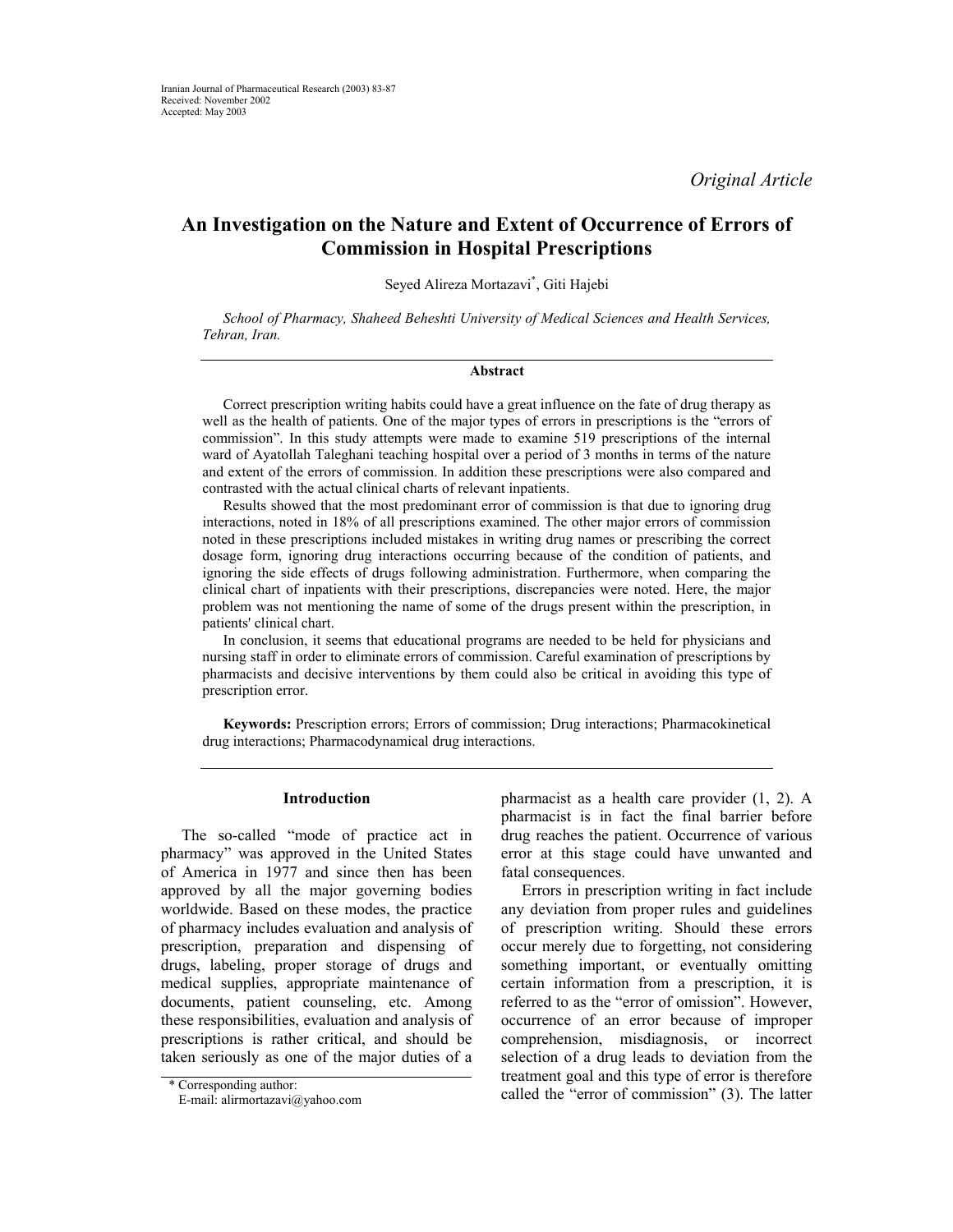type of error should be promptly detected and corrected, otherwise patients' health could be threatened or at least the proposed treatment program would be put in danger (4).

The most common errors of commission include mistakes in writing drug names, writing the incorrect dosage form, choosing the wrong strength of the drug, mistake in the required number of dosage units, mistake in prescribing similar drugs, and ignoring drug interactions  $(5, 6)$ .

In a previous study the extent of damage which could have faced patients, should pharmacists did not intervene and correct errors present within the prescriptions, was investigated (7). It was found that in 53% of cases, lack of intervention or not correcting the problem by pharmacists, created no serious risk for patients. However, in the remaining 47% of cases, a great chance of damage to patients' health existed. The most prevalent problem facing patients was the occurrence of unwanted and undesirable side effects or even toxic effects, being the origin of consequent patient visits to physicians or hospitals.

Hence, because of the great importance of "errors of commission" and the need for their prompt detection and correction, in this study attempts were made to evaluate prescriptions of the internal ward of Ayatollah Taleghani teaching hospital in terms of the nature and extent of occurrence of the errors of commission.

#### **Experimental**

This investigation was in the form of a prospective study and was carried out in the internal ward of Ayatollah Taleghani teaching hospital, which is one of the largest and highly recommended medical centers of Shaheed Beheshti Uniservity of Medical Sciences, over a period of 3 months from January until April 2001. For this purpose 519 prescriptions, containing 2663 drug items and ranging from one to twenty drug items in each prescription, were examined in terms of the errors of commission.

Following the observation and close examination of each prescription, clinical charts of the corresponding inpatients were carefully studied, compared and contrasted with the relevant prescriptions available.

Data obtained from this study were then gathered and carefully analyzed.

## **Results and Discussion**

Errors of commission could occur as a result of numerous factors such as writing drug names incorrectly by the responsible nursing staff because of not knowing the name properly, repeating the same drug in a prescription by once mentioning its generic name and the other time its brand name (not knowing that they are both the same drug), error in writing the correct strength of the drug or even dosage form, writing another drug by mistake and not intentionally, etc. (8). These mistakes could cause serious problems for the ultimate success of treatment or even patients' health. In some other cases these problems could lead to drug overdose, toxicity or even occurrence of fatal drug interactions, especially in the elderly patients (9).

The errors of commission found in the prescriptions evaluated are summarized in Table 1. As can be seen the most prevalent error of commission is that of ignoring drug interactions, which was noted in 18.0% (in 93 prescriptions) of the 519 prescription examined. Table 2 further shows the various types of pharmacodynamical and pharmacokinetical drug interactions noted in the prescriptions examined. Overall, pharmacodynamical drug interactions were noted in 45 prescriptions. This type of error was especially popular with cardiovascular drugs, resulting in drug synergism and severe hypotension. In actual

**Table 1.** Various errors of commission observed in 519 prescriptions examined.

| Errors of commission                                                               | Number<br>of<br>prescripts | Extenttion of<br>occurrence (%) |
|------------------------------------------------------------------------------------|----------------------------|---------------------------------|
| (a) Ignoring drug interactions                                                     |                            |                                 |
| • Drug-drug interactions                                                           | 93                         | 18.0                            |
| • Drug interactions occurring                                                      | 18                         | 3.5                             |
| as a result of patients' condition                                                 |                            |                                 |
| (b) Mistakes in writing drug names                                                 | 35                         | 67                              |
| (c) Mistakes in writing the correct<br>dosage form                                 | 22                         | 42                              |
| (d) Mistakes in writing the correct<br>strength of drug                            | 5                          | 1 <sub>0</sub>                  |
| (e) Ignoring the side effects of drugs                                             | 4                          | 0.8                             |
| (f) Rewriting the same drug in a<br>prescription (both generic and<br>brand names) | 4                          | 0.8                             |
| (g) Mistakes in the required number of<br>dosage units                             | 3                          | 06                              |
| (h) Mistakes in prescribing similar<br>drugs                                       | 0                          | 0.0                             |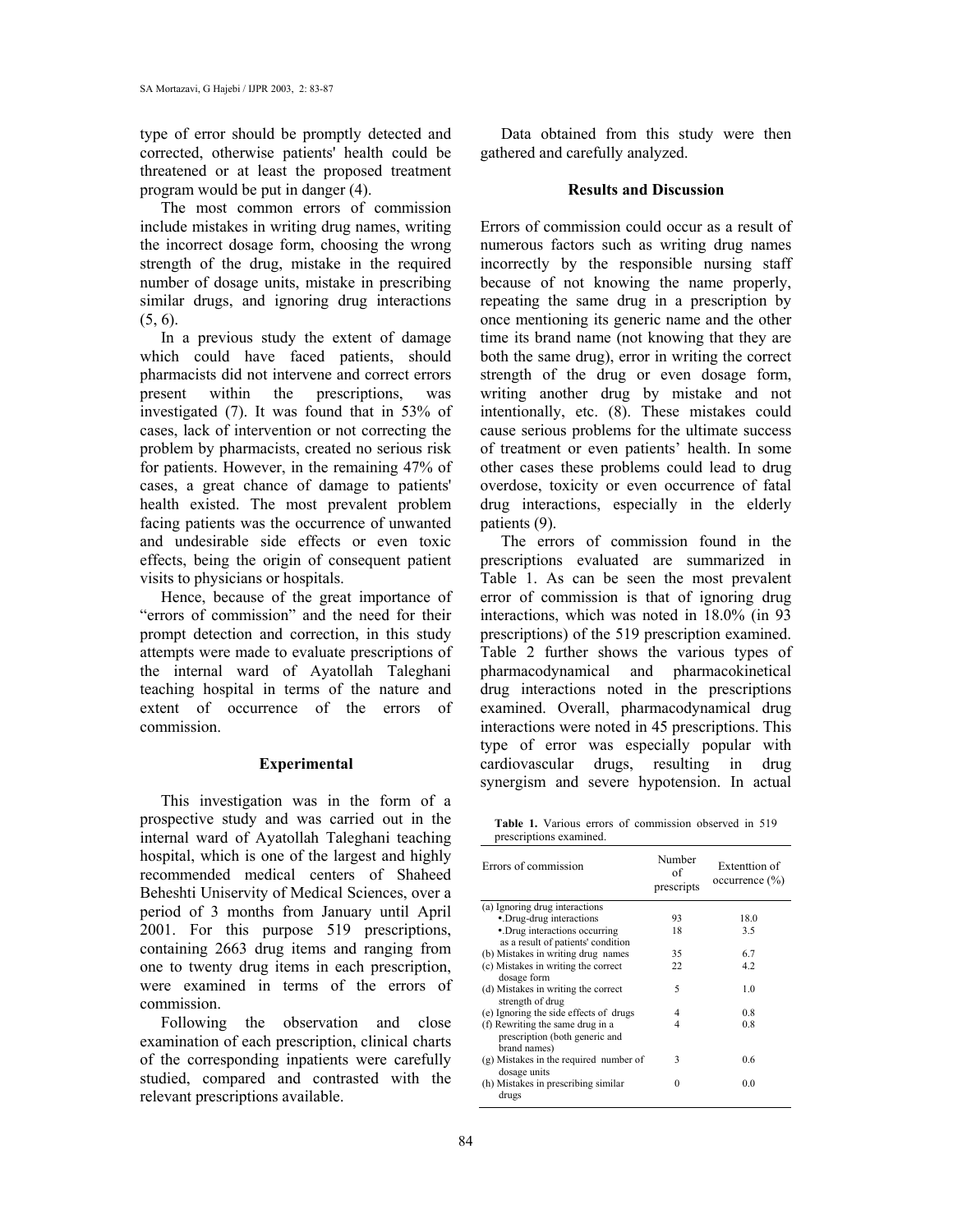| <b>Table 2.</b> The various types of drug interactions observed in 519 prescriptions examined. |  |
|------------------------------------------------------------------------------------------------|--|
|------------------------------------------------------------------------------------------------|--|

| Type of drug interaction                                               | Number of<br>prescriptions | Extent of<br>occurrence (%) |
|------------------------------------------------------------------------|----------------------------|-----------------------------|
| (a) Pharmacodynamical interactions                                     |                            |                             |
| • Synergistic effect                                                   | 35                         | 6.7                         |
| • Antagonistic effect                                                  | 2                          | 0.4                         |
| • Indirect effect (through changes in the electrolyte balance of body) | 8                          | 1.6                         |
| (b) Pharmacokinetical interactions                                     |                            |                             |
| (I) Interference in absorption                                         |                            |                             |
| • Through chemical reactions (chelate or complex formation)            | 16                         | 3.1                         |
| • Through the effect on the rate of gastric emptying                   | 4                          | 0.8                         |
| •Through pH change                                                     | 2                          | 0.4                         |
| • Via changes in bacterial flora of intestine                          | $\theta$                   | 0.0                         |
| (II) Interference in diffusion                                         |                            |                             |
| • Intracellular diffusion                                              |                            |                             |
| • Protein binding                                                      | $\mathbf{0}$               | 0.0                         |
|                                                                        | $\theta$                   | 0.0                         |
| (III) Interference in metabolism                                       |                            |                             |
| • Enzymatic inhibition                                                 | 17                         | 3.3                         |
| • Enzymatic induction                                                  | 9                          | 1.7                         |
| (IV) Interference in excretion                                         |                            |                             |
| $\bullet$ . Change in pH                                               | $\mathbf{0}$               | 0.0                         |
| • Renal excretion                                                      | 0                          | 0.0                         |

fact in 21 prescription prazocin or clonidine tablets along with one or even two vasodilator and diuretic drugs, as well as ACE inhibitors, calcium channel blockers and cardiac glycosides were prescribed. Since most of these prescriptions are prescribed for elderly patients, occurrence of unwanted and undesirable effects could be easily predicted.

In other prescriptions concurrent administration of benzodiazepines, hypnotic, anxiolytic and antidepressant drugs were noted. This could again lead to a synergistic effect, consequently resulting in intellectual, respiratory and mobility disturbances, as well as drowsiness and dizziness (10, 11).

In addition, in two prescription pharmacodynamical drug interaction of the antagonistic type was noted when ACE inhibitors and ASA tablets were co-administered. This could in turn reduce or even eliminate the hypotensive effect of ACE inhibitors (12).

The final pharmacodynamical drug interaction noted in 8 prescriptions was the indirectly acting ones. In these drug interactions the electrolyte balance of the body is altered. Examples of these interactions include the concurrent administration of digoxin tablet with thiazide or loop diuretuics.

Pharmacokinetical drug interactions were noted in 48 prescription forms (Table 2). The most dominant pharmacokinetical drug

interactions were those of enzymatic inhibition (in 17 prescription) and chemical interactions due to chelate and complex formation (in 46 prescription), respectively. The concurrent use of tetracycline capsules and antacid preparations is a good example of chemical interactions, and an example of drug interaction via enzymatic inhibition is that of erythromycin with drugs in which their metabolism takes place through cytochrome P450.

Among the other pharmacokinetical drug interaction were interactions due to enzymatic induction. Concurrent uses of phenytoin with aminophylline, carbamazepine with warfarin, or rifampicin with theophylline are good examples of this type of interaction.

In 4 prescription form the pharmacokinetical drug interaction observed was through the effect on the rate of gastric emptying. In all these prescriptions metoclopramide tablets were used along with diazepam tablets.

The final types of pharmacokinetic drug interactions were those acting via pH changes. This interaction was only noted in 2 prescriptions, both of which contained bisacodyl tablets along with antacids.

Following the error of ignoring drug interactions, mistakes in writing drug names composed (in 35 prescriptions) the second major error of commission (Table 1).

The third major error of commission noted in prescriptions examined were those due to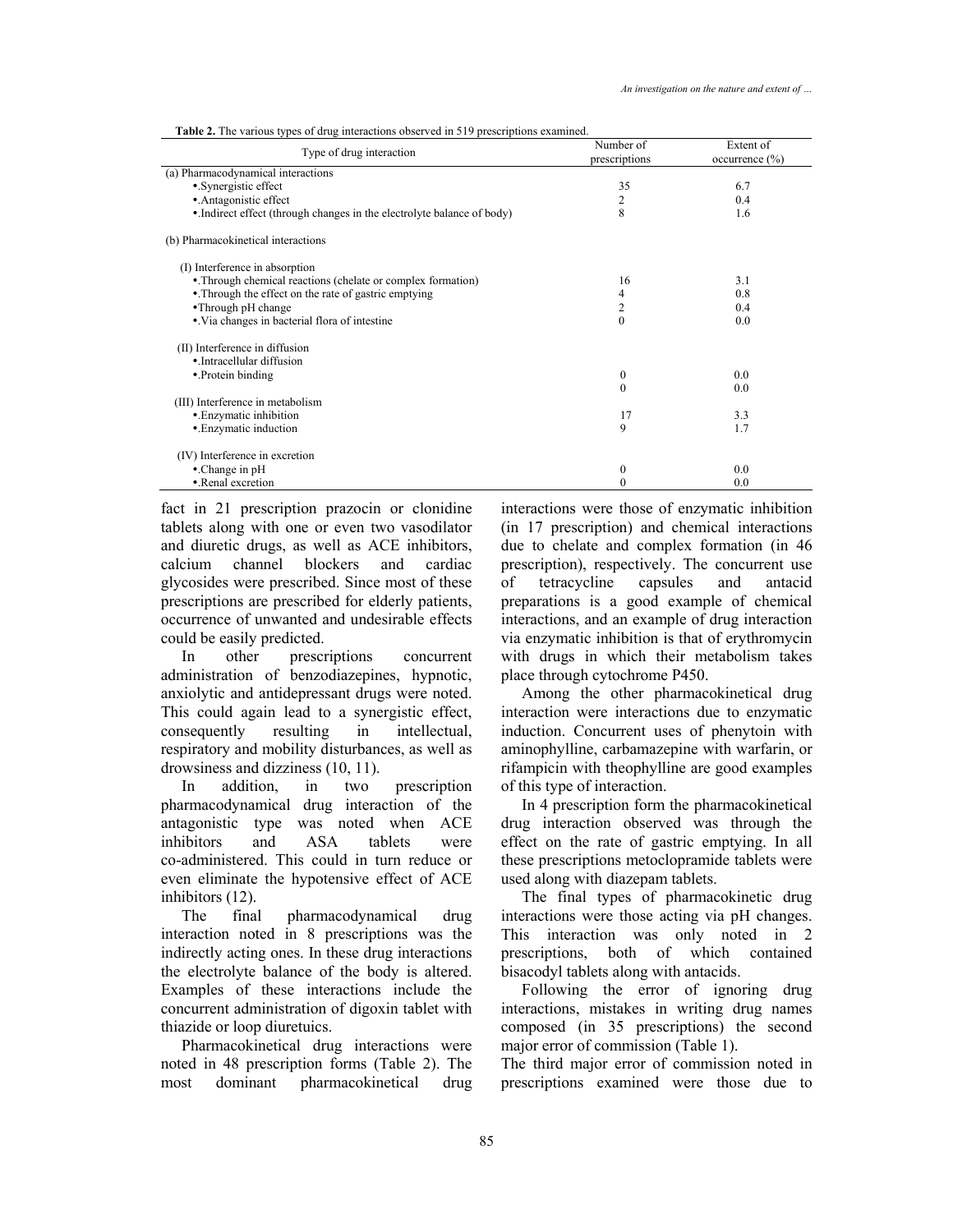

Figure 1. Distribution of various factors resulting in the occurrence of errors of commission (166 cases) in prescription examined.

mistakes in prescribing the correct dosage form (in 22 prescriptions). Unfortunately, in most cases the term "Syr." (syrup) was used in place of all oral liquid dosage forms (from suspensions to elixirs). This mistake could be due to the lack of awareness of physicians and nursing staff of various pharmaceutical dosage forms.

Among the other important errors of commission observed in 18 prescription forms, was ignoring drug interactions which could occur because of patients' condition (Table 1). This is most apparent with elderly patients. In these patients administration of drugs causing intellectual and sensory disturbances should be preferably avoided (10). On the other hand inappropriate use of hypnotic, antidepressant and hypotensive drugs, or their use in large doses could result in additional unwanted side effects because of a reduced drug metabolism and renal clearance in these patients.

Mistakes in writing the correct strength of the drug (in 5 prescription), rewriting a drug in the same prescription (in 4 prescription), and ignoring the side effects of drugs following administration (in 4 prescription) were among the other errors of commission observed in the prescriptions examined. Regarding the rewriting of a drug in the same prescription, for example chlordiazepoxide and its' brand name, "Librium", were both written in a prescription. This error is mainly due to insufficient physician or nursing staffs' knowledge of brand names and hence it is advised to use generic name of drugs in all cases in order to avoid such mistakes. Ignoring the side effects of some drugs such as gentamicin and vancomycin, which are ototoxic, should also be carefully considered in drug therapy.

 Figure 1 summarizes the various factors resulting in the errors of commission within the 519 prescriptions examined. It should be noted that the total number of errors of commission were 166 cases and as mentioned before, ignoring drug interactions represents the greatest error (56.02% of errors).

As part of this study, the clinical charts of inpatients were also compared and contrasted with their prescription forms. The errors of commission observed in the clinical charts of inpatients are summarized in table 3. It is clear that the greatest (in 10% of all prescriptions examined) error noted is due to not mentioning the name of some of the drugs prescribed in the prescription forms, in patients clinical charts. Examples of this error include leaving out drugs such as metoclopramide (oral and parenteral), acetaminophen tablet, and acetaminophen plus codeine tablet. In these cases the nursing staffs have themselves proceeded with writing these drugs in the patients' prescription forms without the consent of physicians. This error is by no mean acceptable and under no condition should a drug be prescribed without the notification of treating physician. Furthermore,

**Table 3**. Distribution of various factors resulting in the occurrence of errors of commission (166cases) in prescriptions examined.

| Mistakes in writing drug names                          |          |
|---------------------------------------------------------|----------|
| Mistakes in writing the correct dosage form             |          |
| Mistakes in choosing the correct route of drug          | $\theta$ |
| administration                                          |          |
| Mistakes in the prescribed dose                         |          |
| Mistakes in the duration of drug treatment              |          |
| Not mentioning some of the prescribed drugs in patients |          |
| clinical charts                                         |          |